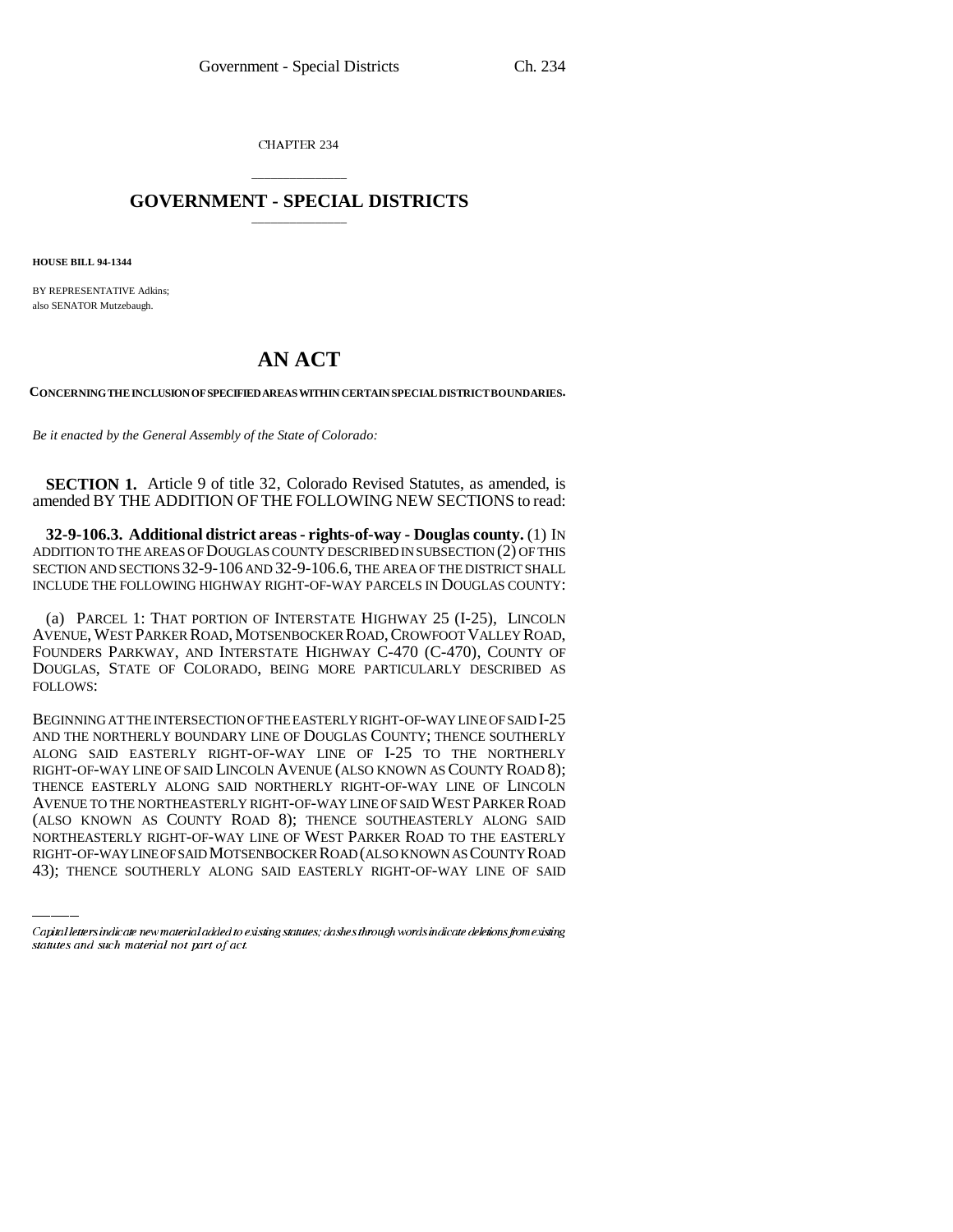MOTSENBOCKER ROAD AND SOUTHWESTERLY ALONG THE SOUTHEASTERLY RIGHT-OF-WAY LINE OF SAID CROWFOOT VALLEY ROAD (ALSO KNOWN AS COUNTY HIGHWAY 43) TO THE EASTERLY RIGHT-OF-WAY LINE OF THE FEDERAL AID SECONDARY HIGHWAY SYSTEM OF I-25; THENCE NORTHERLY ALONG SAID EASTERLY RIGHT-OF-WAY OF THE FEDERAL AID SECONDARY HIGHWAY SYSTEM OF I-25 TO THE NORTHWESTERLY RIGHT-OF-WAY LINE OF SAID CROWFOOT VALLEY ROAD; THENCE NORTHEASTERLY ALONG SAID NORTHWESTERLY RIGHT-OF-WAY LINE OF CROWFOOT VALLEY ROAD TO THE SOUTHERLY RIGHT-OF-WAY LINE OF SAID FOUNDERS PARKWAY; THENCE WESTERLY ALONG SAID SOUTHERLY RIGHT-OF-WAY LINE OF SAID FOUNDERS PARKWAY TO THE NORTHEASTERLY RIGHT-OF-WAY LINE OF SAID I-25; THENCE NORTHWESTERLY ALONG SAID NORTHEASTERLY RIGHT-OF-WAY LINE OF I-25 TO THE NORTHERLY RIGHT-OF-WAY LINE OF SAID FOUNDERS PARKWAY; THENCE EASTERLY ALONG SAID NORTHERLY RIGHT-OF-WAY LINE OF FOUNDERS PARKWAY TO THE NORTHWESTERLY RIGHT-OF-WAY LINE OF SAID CROWFOOT VALLEY ROAD; THENCE NORTHEASTERLY ALONG SAID NORTHWESTERLY RIGHT-OF-WAY LINE OF CROWFOOT VALLEY ROAD AND NORTHERLY ALONG THE WESTERLY RIGHT-OF-WAY OF SAID MOTSENBOCKER ROAD TO THE SOUTHWESTERLY RIGHT-OF-WAY LINE OF SAID WEST PARKER ROAD; THENCE NORTHWESTERLY ALONG SAID SOUTHWESTERLY RIGHT-OF-WAY LINE OF WEST PARKER ROAD TO THE SOUTHERLY RIGHT-OF-WAY LINE OF SAID LINCOLN AVENUE; THENCE WESTERLY ALONG SAID SOUTHERLY RIGHT-OF-WAY LINE OF LINCOLN AVENUE TO THE WESTERLY RIGHT-OF-WAY LINE OF SAID I-25; THENCE NORTHERLY ALONG SAID WESTERLY RIGHT-OF-WAY LINE OF I-25 TO THE SOUTHERLY RIGHT-OF-WAY LINE OF SAID C-470; THENCE WESTERLY ALONG SAID SOUTHERLY RIGHT-OF-WAY LINE OF C-470 TO THE WESTERLY LINE OF SECTION 4,TOWNSHIP 6SOUTH,RANGE 67WEST; THENCE NORTHERLY ALONG SAID WESTERLY LINE OF SECTION 4 TO THE NORTHERLY RIGHT-OF-WAY LINE OF SAID C-470; THENCE EASTERLY ALONG SAID NORTHERLY RIGHT-OF-WAY LINE OF C-470 TO SAID WESTERLY RIGHT-OF-WAY LINE OF I-25; THENCE NORTHERLY ALONG SAID WESTERLY RIGHT-OF-WAY LINE OF I-25 TO THE NORTHERLY BOUNDARY LINE OF DOUGLAS COUNTY; THENCE EASTERLY ALONG SAID NORTHERLY LINE OF DOUGLAS COUNTY TO THE POINT OF BEGINNING;

(b) PARCEL 2: THAT PORTION OF C-470 LYING WITHIN SECTION 6, TOWNSHIP 6 SOUTH, RANGE 67 WEST, OF THE 6TH PRINCIPAL MERIDIAN, COUNTY OF DOUGLAS, STATE OF COLORADO, BEING MORE PARTICULARLY DESCRIBED AS FOLLOWS:

BEGINNING AT THE INTERSECTION OF THE EASTERLY LINE OF SAID SECTION 6 AND THE NORTHERLY RIGHT-OF-WAY LINE OF SAID C-470; THENCE SOUTHERLY ALONG SAID EASTERLY LINE OF SECTION 6 TO THE SOUTHERLY RIGHT-OF-WAY LINE OF SAID C-470; THENCE WESTERLY ALONG SAID SOUTHERLY RIGHT-OF-WAY LINE OF C-470 TO THE WESTERLY LINE OF SAID SECTION 6; THENCE NORTHERLY ALONG SAID WESTERLY LINE OF SECTION 6 TO SAID NORTHERLY RIGHT-OF-WAY LINE OF C-470; THENCE EASTERLY ALONG SAID NORTHERLY RIGHT-OF-WAY LINE OF C-470 TO THE POINT OF BEGINNING;

(c) PARCEL 3: THAT PORTION OF C-470 LYING WITHIN SECTION 4, TOWNSHIP 6 SOUTH, RANGE 68 WEST, OF THE 6TH PRINCIPAL MERIDIAN, COUNTY OF DOUGLAS, STATE OF COLORADO, BEING MORE PARTICULARLY DESCRIBED AS FOLLOWS:

BEGINNING AT THE INTERSECTION OF THE EASTERLY LINE OF SAID SECTION 4 AND THE NORTHERLY RIGHT-OF-WAY LINE OF SAID C-470; THENCE SOUTHERLY ALONG SAID EASTERLY LINE OF SECTION 4 TO THE SOUTHERLY RIGHT-OF-WAY LINE OF SAID C-470;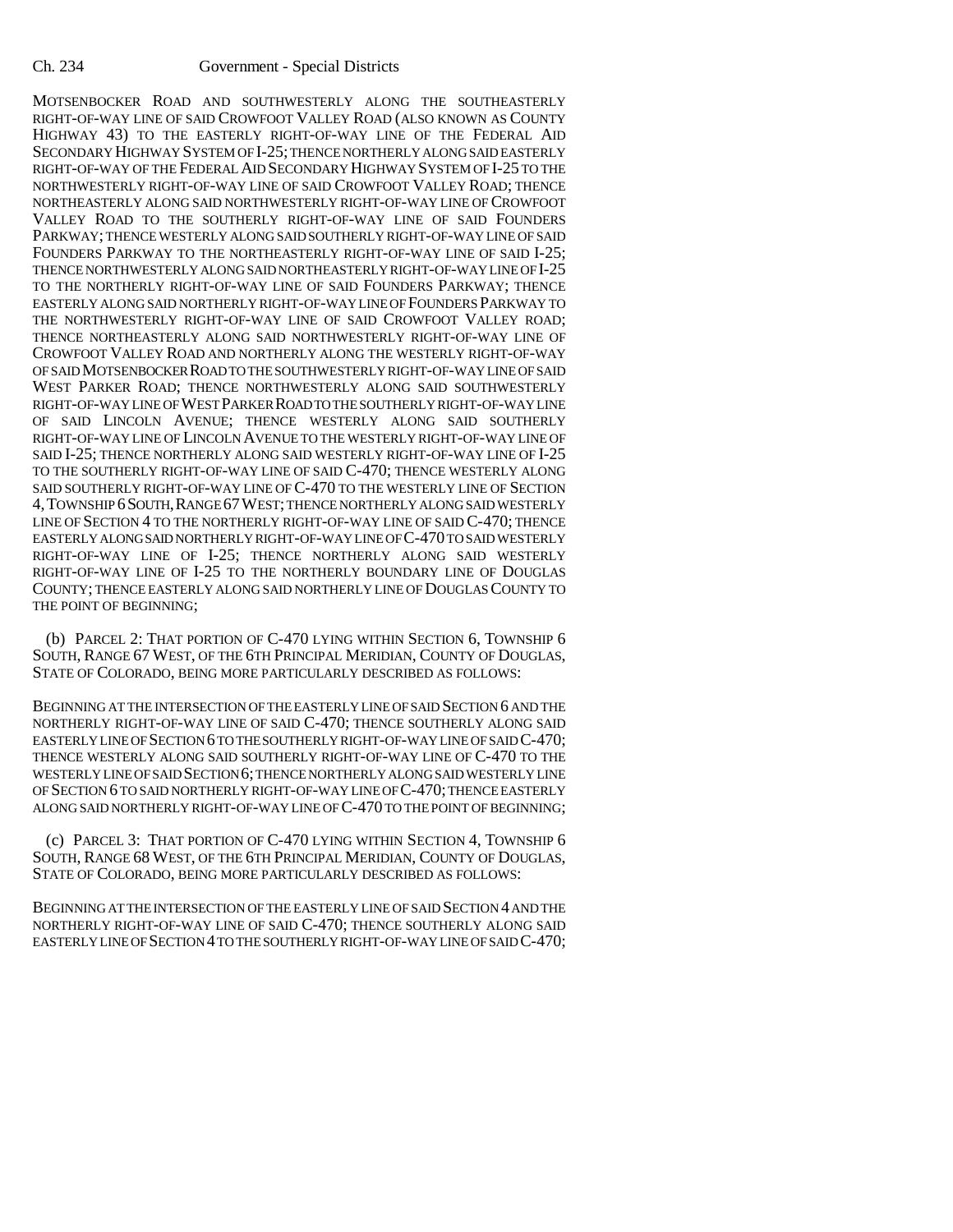THENCE WESTERLY ALONG SAID SOUTHERLY RIGHT-OF-WAY LINE OF C-470 TO THE WESTERLY LINE OF SAID SECTION 4; THENCE NORTHERLY ALONG SAID WESTERLY LINE OF SECTION 4 TO SAID NORTHERLY RIGHT-OF-WAY LINE OF C-470; THENCE EASTERLY ALONG SAID NORTHERLY RIGHT-OF-WAY LINE OF C-470 TO THE POINT OF BEGINNING;

(d) PARCEL 4: THAT PORTION OF C-470 AND U.S. HIGHWAY 85 LYING WITHIN SECTIONS 5, 6, 7, 8, 17, AND 18, TOWNSHIP 6 SOUTH, RANGE 68 WEST, OF THE 6TH PRINCIPAL MERIDIAN, COUNTY OF DOUGLAS, STATE OF COLORADO, BEING MORE PARTICULARLY DESCRIBED AS FOLLOWS:

BEGINNING AT THE INTERSECTION OF THE EASTERLY RIGHT-OF-WAY LINE OF SAID HIGHWAY 85 AND THE NORTHERLY LINE OF SAID SECTION 5, SAME BEING THE NORTHERLY BOUNDARY LINE OF DOUGLAS COUNTY; THENCE SOUTHERLY ALONG SAID EASTERLY RIGHT-OF-WAY LINE OF SAID HIGHWAY 85 TO THE NORTHERLY RIGHT-OF-WAY LINE OF SAID C-470; THENCE EASTERLY ALONG SAID NORTHERLY RIGHT-OF-WAY LINE OF C-470 TO THE MOST WESTERLY LINE OF THE DISTRICT BOUNDARY IN SAID SECTION 5, TOWNSHIP 6 SOUTH, RANGE 68 WEST, EFFECTIVE JANUARY 1, 1982; THENCE SOUTHERLY ALONG SAID DISTRICT BOUNDARY TO THE SOUTHERLY RIGHT-OF-WAY LINE OF SAID C-470; THENCE WESTERLY ALONG SAID SOUTHERLY RIGHT-OF-WAY LINE OF C-470 TO THE EASTERLY RIGHT-OF-WAY LINE OF SAID HIGHWAY 85; THENCE SOUTHERLY ALONG SAID EASTERLY RIGHT-OF-WAY LINE OF HIGHWAY 85 TO THE SOUTHERLY LINE OF SAID SECTION 17; THENCE WESTERLY ALONG SAID SOUTHERLY LINE OF SECTION 17 TO THE WESTERLY RIGHT-OF-WAY LINE OF SAID HIGHWAY 85; THENCE NORTHERLY ALONG SAID WESTERLY RIGHT-OF-WAY LINE OF HIGHWAY 85 TO SAID NORTHERLY LINE OF SECTION 5, SAME BEING SAID NORTHERLY BOUNDARY LINE OF DOUGLAS COUNTY; THENCE EASTERLY ALONG SAID NORTHERLY BOUNDARY LINE OF SECTION 5 TO THE POINT OF BEGINNING.

(2) IN ADDITION TO THE AREAS OF DOUGLAS COUNTY DESCRIBED IN SUBSECTION (1) OF THIS SECTION AND SECTIONS 32-9-106 AND 32-9-106.6, THE FOLLOWING AREAS IN DOUGLAS COUNTY OR ANY PORTION THEREOF MAY BE INCLUDED IN THE DISTRICT AS PROVIDED BY SUBSECTION (3) OF THIS SECTION:

(a) THAT PORTION OF DOUGLAS COUNTY BEGINNING AT A POINT ON THE BOUNDARY LINE OF TOWNSHIP EIGHT SOUTH AND TOWNSHIP SEVEN SOUTH WHERE IT INTERSECTS THE NORTHERN BOUNDARY OF THE RIGHT-OF-WAY OF STATE HIGHWAY 86 IN RANGE SIXTY-SIX WEST ON A LINE BETWEEN SECTION THIRTY-TWO OF TOWNSHIP SEVEN SOUTH AND SECTION FIVE OF TOWNSHIP EIGHT SOUTH, THENCE NORTH AND EAST ALONG THE NORTHERN BOUNDARY OF THE RIGHT-OF-WAY OF STATE HIGHWAY 86 TO THE EASTERLY SECTION LINE OF SECTION 2, TOWNSHIP 8 SOUTH, RANGE 66 WEST, THENCE SOUTH ALONG THE EASTERLY SECTION LINE OF SAID SECTION 2, AND ALONG THE EASTERLY SECTION LINE OF SECTION 11, TO THE SOUTHEAST CORNER OF SECTION 11, TOWNSHIP 8 SOUTH, RANGE 66 WEST, THENCE WEST ALONG THE SOUTH LINE OF SAID SECTION 11, AND ALSO ALONG THE SOUTH LINE OF SECTION 10 TO THE WESTERLY RIGHT-OF-WAY LINE OF COUNTY ROAD 51, THENCE NORTH ALONG THE WESTERLY RIGHT-OF-WAY LINE OF COUNTY ROAD 51 TO THE SOUTHERLY RIGHT-OF-WAY LINE OF STATE HIGHWAY 86, THENCE SOUTH AND WEST ALONG THE SOUTHERN BOUNDARY OF THE RIGHT-OF-WAY OF STATE HIGHWAY 86 TO THE CORPORATE BOUNDARY OF THE TOWN OF CASTLE ROCK; THENCE EAST, SOUTH, WEST, AND NORTH ALONG THE NORTH, EAST, AND SOUTH CORPORATE BOUNDARIES OF THE TOWN OF CASTLE ROCK TO A POINT WHERE THE EASTERN BOUNDARY OF THE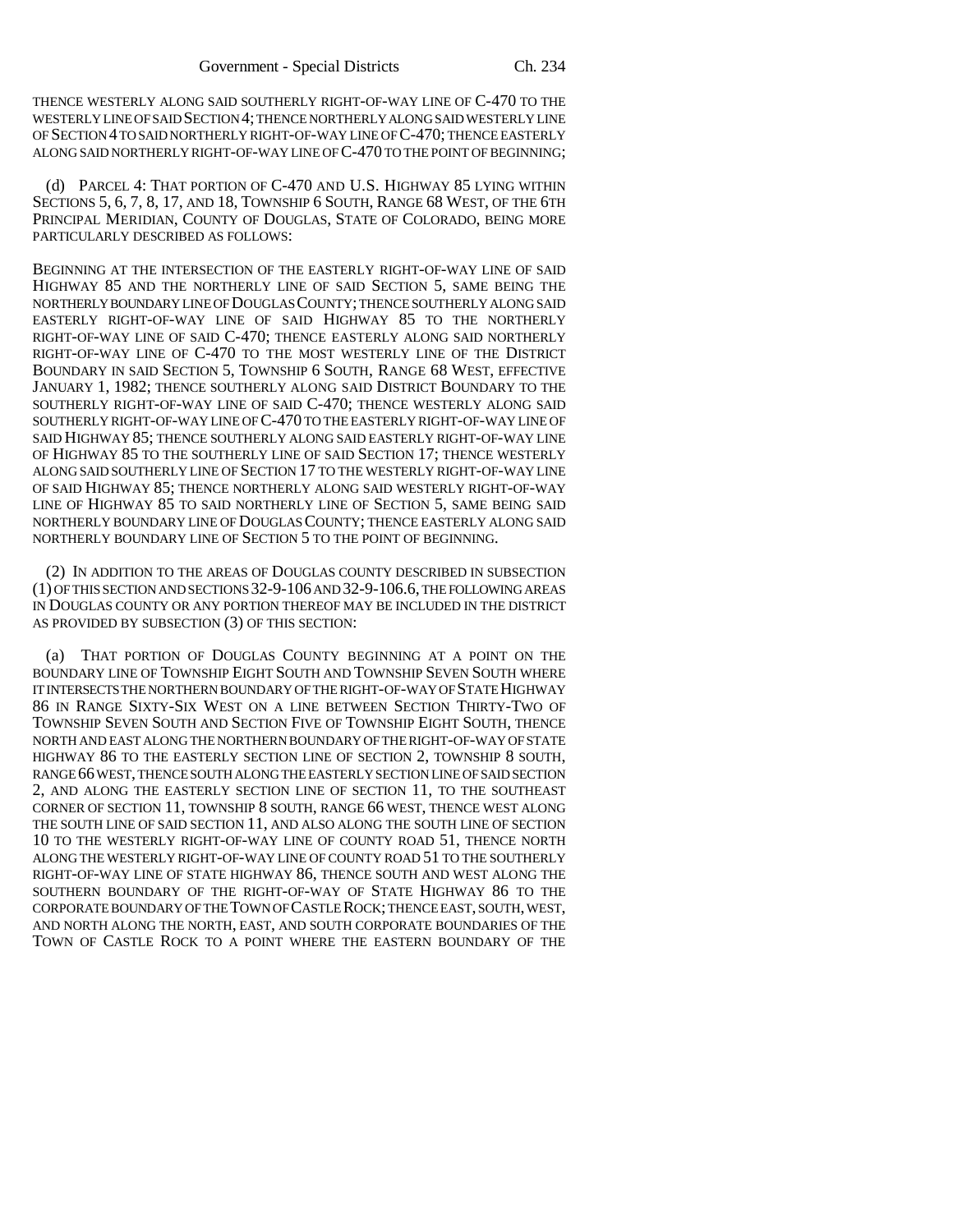RIGHT-OF-WAY OF COUNTY ROAD 35 INTERSECTS THE SOUTH BOUNDARY OF THE TOWN OF CASTLE ROCK IN SECTION EIGHTEEN, TOWNSHIP EIGHT SOUTH, RANGE SIXTY-SIX WEST; THENCE SOUTH ALONG THE EASTERN BOUNDARY OF THE RIGHT-OF-WAY OF COUNTY ROAD 35 TO A POINT WHERE IT INTERSECTS THE WESTERN BOUNDARY OF THE RIGHT-OF-WAY OF COUNTY ROAD 11; THENCE NORTH ALONG THE WESTERN BOUNDARY OF THE RIGHT-OF-WAY OF COUNTY ROAD 11 TO A POINT WHERE IT INTERSECTS THE BOUNDARY LINE BETWEEN SECTION THIRTY AND THIRTY-ONE OF TOWNSHIP EIGHT SOUTH, RANGE SIXTY-SIX WEST; THENCE WEST ALONG THE BOUNDARY LINE BETWEEN SECTION THIRTY AND THIRTY-ONE TO A POINT WHERE THE BOUNDARY LINE INTERSECTS THE EAST BOUNDARY OF THE TOWN OF CASTLE ROCK IN SECTION THIRTY, TOWNSHIP EIGHT SOUTH, RANGE SIXTY-SIX WEST; THENCE WEST AND NORTH ALONG THE SOUTH AND WEST BOUNDARIES OF THE TOWN OF CASTLE ROCK TO A POINT WHERE IT INTERSECTS THE EASTERN BOUNDARY OF THE RIGHT-OF-WAY OF INTERSTATE HIGHWAY 25; THENCE SOUTH ALONG THE EASTERN BOUNDARY OF THE RIGHT-OF-WAY OF INTERSTATE HIGHWAY 25 TO A POINT WHERE IT INTERSECTS THE SOUTHERN BOUNDARY LINE OF SECTION THIRTY-THREE, TOWNSHIP EIGHT SOUTH, RANGE SIXTY-SEVEN WEST; THENCE WEST ALONG THE SOUTHERN BOUNDARY LINE OF SECTION THIRTY-THREE, TOWNSHIP EIGHT SOUTH, RANGE SIXTY-SEVEN WEST, TO A POINT WHERE IT INTERSECTS THE WESTERN BOUNDARY OF THE RIGHT-OF-WAY OF THE ATCHISON TOPEKA AND SANTA FE RAILROAD LINE IN TOWNSHIP EIGHT SOUTH, RANGE SIXTY-SEVEN WEST; THENCE NORTH ALONG THE WESTERN BOUNDARY OF THE RIGHT-OF-WAY OF THE ATCHISON TOPEKA AND SANTA FE RAILROAD LINE IN TOWNSHIP EIGHT SOUTH, RANGE SIXTY-SEVEN WEST TO A POINT WHERE IT INTERSECTS THE SOUTH BOUNDARY OF THE TOWN OF CASTLE ROCK IN SECTION THIRTY-THREE, TOWNSHIP EIGHT SOUTH, RANGE SIXTY-SEVEN WEST; THENCE WEST, NORTH, AND EAST ALONG THE SOUTH, WEST AND NORTH BOUNDARIES OF THE TOWN OF CASTLE ROCK TO A POINT WHERE IT INTERSECTS THE WESTERN BOUNDARY OF THE RIGHT-OF-WAY OF TWIN OAKS ROAD; THENCE WEST ALONG THE WEST AND SOUTH BOUNDARY OF THE RIGHT-OF-WAY OF TWIN OAKS ROAD TO A POINT WHERE IT INTERSECTS THE WESTERN BOUNDARY OF THE RIGHT-OF-WAY OF PEAK VIEW DRIVE; THENCE NORTH ALONG THE WESTERN BOUNDARY OF THE RIGHT-OF-WAY OF PEAK VIEW DRIVE TO A POINT WHERE IT INTERSECTS THE NORTHERN BOUNDARY OF THE RIGHT-OF-WAY OF COUNTY ROAD 46; THENCE EAST ALONG THE NORTHERN BOUNDARY OF THE RIGHT-OF-WAY OF COUNTY ROAD 46 TO A POINT WHERE IT INTERSECTS THE SOUTH BOUNDARY OF THE TOWN OF CASTLE ROCK IN SECTION NINE, TOWNSHIP EIGHT SOUTH, RANGE SIXTY-SEVEN WEST; THENCE WEST, NORTH, AND EAST ALONG THE SOUTH, WEST, AND NORTH BOUNDARIES OF THE TOWN OF CASTLE ROCK TO A POINT WHERE IT INTERSECTS EAST PLUM CREEK; THENCE WEST AND NORTH ALONG EAST PLUM CREEK TO A POINT WHERE IT INTERSECTS THE NORTH BOUNDARY OF THE RIGHT-OF-WAY OF COUNTY HIGHWAY 7; THENCE EAST ALONG THE NORTH BOUNDARY OF THE RIGHT-OF-WAY OF COUNTY HIGHWAY 7 TO A POINT WHERE IT INTERSECTS THE WESTERN BOUNDARY OF THE RIGHT-OF-WAY OF THE SANTA FE RAILROAD LINE IN TOWNSHIP SIX SOUTH, RANGE SIXTY-EIGHT WEST; THENCE NORTH AND EAST ALONG THE WESTERN BOUNDARY OF THE RIGHT-OF-WAY OF THE SANTA FE RAILROAD LINE TO A POINT WHERE IT INTERSECTS THE WESTERN BOUNDARY OF THE RIGHT-OF-WAY OF SOUTH SANTA FE DRIVE; THENCE NORTH ALONG THE WESTERN BOUNDARY OF THE RIGHT-OF-WAY OF SOUTH SANTA FE DRIVE TO A POINT WHERE IT INTERSECTS THE NORTHERN BOUNDARY OF DOUGLAS COUNTY; THENCE EAST ALONG THE DOUGLAS COUNTY BOUNDARY TO A POINT 1,130 FEET WEST OF THE NORTHEAST CORNER OF SECTION FIVE, TOWNSHIP SIX SOUTH, RANGE SIXTY-EIGHT WEST; THENCE SOUTH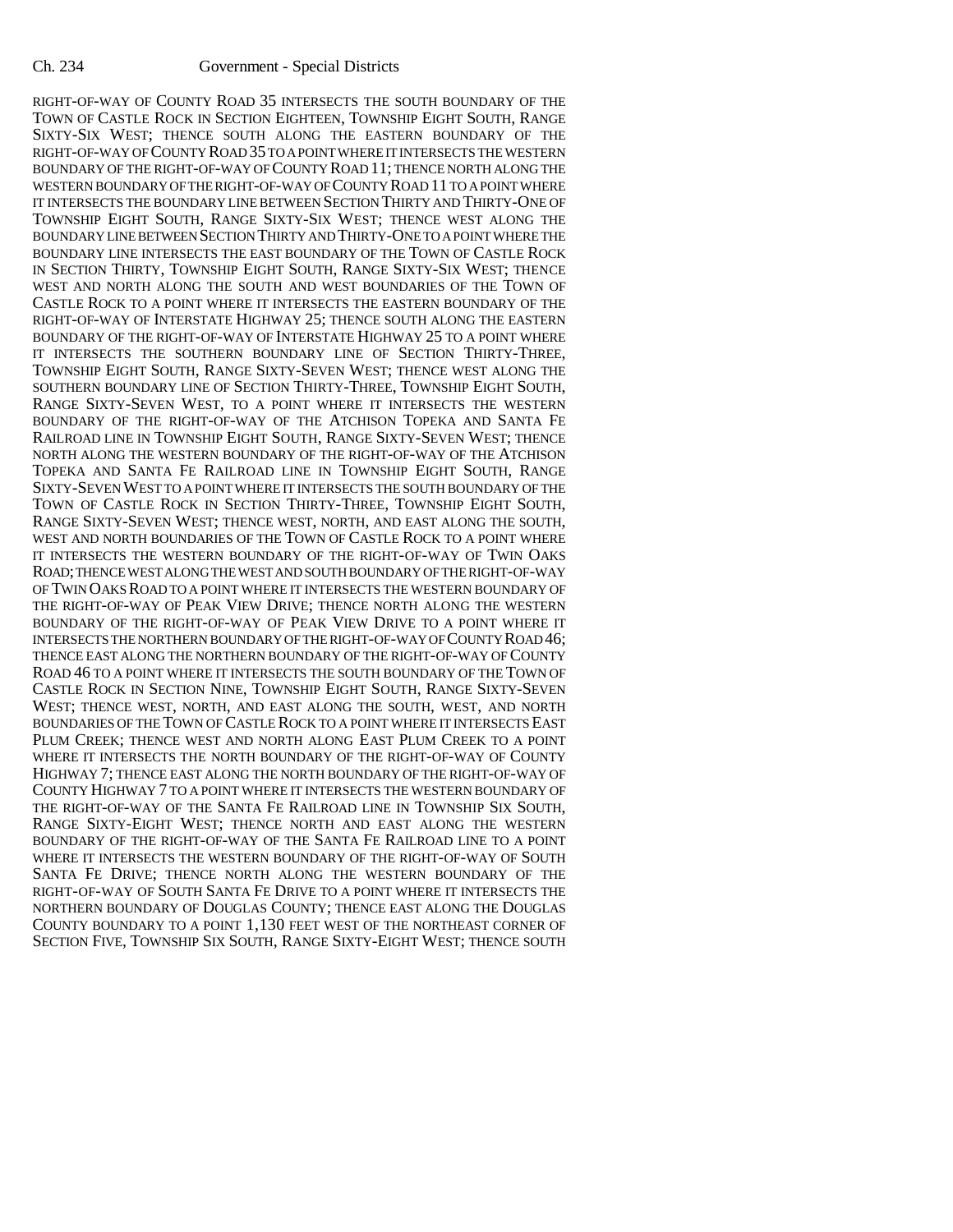700 FEET; THENCE SOUTH 50°30' WEST 418 FEET; THENCE SOUTH 20°30' WEST 300 FEET; THENCE SOUTH 1,671 FEET; THENCE WEST TO THE EASTERN BOUNDARY OF THE RIGHT-OF-WAY OF U.S.HIGHWAY 85; THENCE SOUTH ALONG THE EAST BOUNDARY OF THE RIGHT-OF-WAY OF U.S. HIGHWAY 85 TO THE NORTH LINE OF THE SW14SW14 OF SAID SECTION FIVE; THENCE EAST TO THE NORTHEAST CORNER OF SAID SW1/4SW1/4 OF SAID SECTION FIVE; THENCE SOUTH TO THE SOUTH LINE OF SAID SECTION FIVE; THENCE WEST TO THE EASTERN BOUNDARY OF THE RIGHT-OF-WAY OF U.S.HIGHWAY 85; THENCE SOUTH ALONG THE EASTERN BOUNDARY OF THE RIGHT-OF-WAY OF U.S. HIGHWAY 85 TO THE NORTHWEST CORNER OF A TRACT DESCRIBED IN THE DECLARATION OF TAKING FOR THE CHATFIELD DAM PROJECT RECORDED IN BOOK 203 AT PAGE 383; THENCE EAST, NORTH, SOUTH, AND WEST AROUND SAID DESCRIBED TRACT TO THE EASTERN BOUNDARY OF THE RIGHT-OF-WAY OF U.S. HIGHWAY 85; THENCE SOUTH ALONG SAID RIGHT-OF-WAY TO THE NORTH LINE OF THE SW1/4 OF SECTION SEVENTEEN, TOWNSHIP SIX SOUTH, RANGE SIXTY-EIGHT WEST; THENCE EAST TO THE NORTHEAST CORNER OF SAID SW<sup>1</sup>/4 OF SECTION SEVENTEEN; THENCE SOUTH TO THE SOUTH LINE OF SAID SECTION SEVENTEEN; THENCE EAST ON THE SOUTH LINE OF SAID SECTION SEVENTEEN TO THE SOUTHWEST CORNER OF SECTION SIXTEEN, TOWNSHIP EIGHT SOUTH, RANGE SIXTY-EIGHT WEST; THENCE EAST ALONG THE SOUTH LINE OF SAID SECTION SIXTEEN TO THE SOUTHWEST CORNER OF SECTION FIFTEEN, TOWNSHIP EIGHT SOUTH, RANGE SIXTY-EIGHT WEST; THENCE SOUTH TO THE NORTH LINE OF THE S½N½N½ OF SECTION TWENTY-TWO, TOWNSHIP SIX SOUTH, RANGE SIXTY-EIGHT WEST; THENCE EAST ALONG SAID NORTH LINE OF THE S½N½N½ OF SECTION TWENTY-TWO TO THE EAST LINE OF SAID SECTION TWENTY-TWO; THENCE NORTH TO THE SOUTH LINE OF SECTION FOURTEEN, TOWNSHIP SIX SOUTH, RANGE SIXTY-EIGHT WEST; THENCE EAST TO THE SOUTHEAST CORNER OF SAID SECTION FOURTEEN; THENCE SOUTH ALONG THE WEST LINE OF SECTION TWENTY-FOUR, TOWNSHIP SIX SOUTH, RANGE SIXTY-EIGHT WEST TO THE NORTH LINE OF THE S½ OF SAID SECTION TWENTY-FOUR; THENCE EAST ALONG SAID NORTH LINE OF THE S½ TO THE EAST LINE OF SAID SECTION TWENTY-FOUR; THENCE EAST ALONG THE NORTH LINE OF THE S½ OF SECTION NINETEEN, TOWNSHIP SIX SOUTH, RANGE SIXTY-SEVEN WEST OF THE 6TH PRINCIPAL MERIDIAN, DOUGLAS COUNTY, TO THE WEST LINE OF THE E½NE¼ OF SAID SECTION NINETEEN; THENCE NORTH, ALONG SAID WEST LINE OF THE E½NE¼ OF SECTION NINETEEN, TO THE NORTH LINE OF SAID SECTION NINETEEN; THENCE EAST ALONG SAID NORTH LINE OF SECTION NINETEEN TO THE NORTHEAST CORNER OF SAID SECTION NINETEEN; THENCE NORTH, ALONG THE EAST LINE OF SECTION EIGHTEEN, TOWNSHIP SIX SOUTH, RANGE SIXTY-SEVEN WEST, TO THE NORTH LINE OF THE S½ OF SECTION SEVENTEEN, TOWNSHIP SIX SOUTH,RANGE SIXTY-SEVEN WEST; THENCE EAST ALONG SAID NORTH LINE OF S<sup>1</sup>/2 OF SECTION SEVENTEEN, TO THE NORTHEAST CORNER OF THE NW<sup>1</sup>/4SE<sup>1</sup>/4 OF SAID SECTION SEVENTEEN; THENCE SOUTH ALONG THE EAST LINE OF SAID NW¼SE¼ TO THE SOUTHEAST CORNER OF SAID NW¼SE¼ OF SAID SECTION SEVENTEEN; THENCE EAST ALONG THE NORTH LINE OF THE SE¼SE¼ TO THE EAST LINE OF SAID SECTION SEVENTEEN; THENCE NORTH ALONG THE EAST LINE OF SAID SECTION SEVENTEEN, TO THE NORTHEAST CORNER OF SAID SECTION SEVENTEEN; THENCE, CONTINUING NORTH ALONG THE EAST LINES OF SECTION EIGHT AND SECTION FIVE, TOWNSHIP SIX SOUTH, RANGE SIXTY-SEVEN WEST, TO THE NORTHEAST CORNER OF SAID SECTION FIVE WHERE IT INTERSECTS THE NORTHERN BOUNDARY OF DOUGLAS COUNTY; THENCE EAST, ALONG THE NORTHERN BOUNDARY OF DOUGLAS COUNTY, TO THE WEST BOUNDARY OF THE RIGHT-OF-WAY OF INTERSTATE HIGHWAY 25; THENCE SOUTH ALONG THE WEST BOUNDARY OF THE RIGHT-OF-WAY OF INTERSTATE HIGHWAY 25, TO THE SOUTHERN BOUNDARY OF THE RIGHT-OF-WAY OF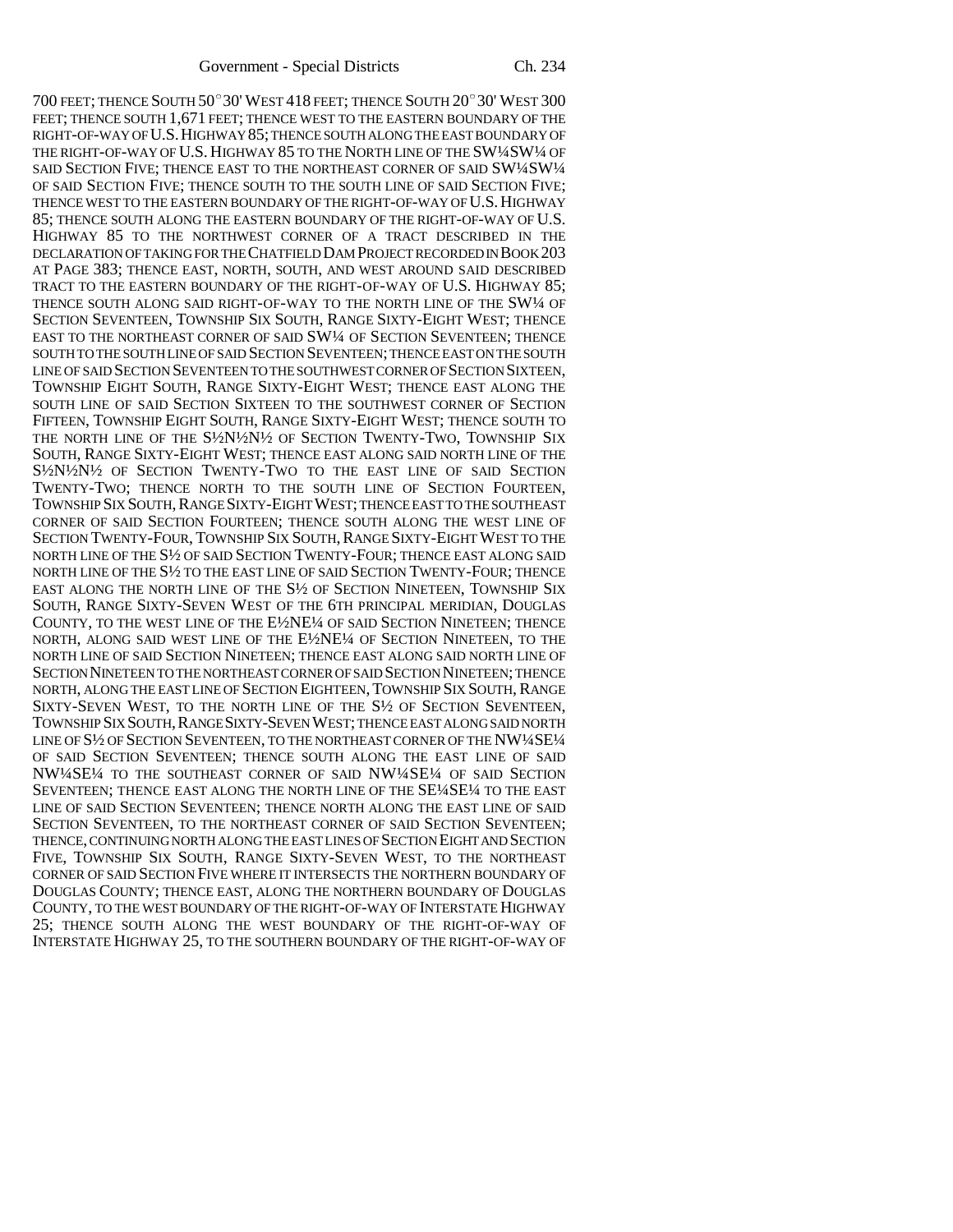## Ch. 234 Government - Special Districts

COUNTY ROAD 36; THENCE EAST ALONG THE SOUTHERN BOUNDARY OF THE RIGHT-OF-WAY OF COUNTY ROAD 36 TO A POINT WHERE IT INTERSECTS THE WESTERN BOUNDARY OF THE RIGHT-OF-WAY OF COUNTY ROAD 8; THENCE SOUTH AND EAST ALONG THE SOUTHERN BOUNDARY OF THE RIGHT-OF-WAY OF COUNTY ROAD 8, TO A POINT WHERE IT INTERSECTS THE WESTERN BOUNDARY OF THE RIGHT-OF-WAY OF COUNTY ROAD 43; THENCE SOUTH, EAST, AND WEST ALONG THE WESTERN BOUNDARY OF THE RIGHT-OF-WAY OF COUNTY ROAD 43 TO A POINT WHERE IT INTERSECTS THE WESTERN BOUNDARY OF THE RIGHT-OF-WAY OF COUNTY ROAD 25; THENCE SOUTH ALONG THE WESTERN BOUNDARY OF THE RIGHT-OF-WAY OF COUNTY ROAD 25 TO A POINT WHERE IT INTERSECTS THE BOUNDARY LINE OF TOWNSHIP EIGHT SOUTH AND TOWNSHIP SEVEN SOUTH; THENCE EAST ALONG SAID BOUNDARY LINE TO THE NORTHEAST CORNER OF SECTION TWO IN TOWNSHIP EIGHT SOUTH RANGE SIXTY-SEVEN WEST; THENCE SOUTH ALONG THE EAST LINE OF SAID SECTION TWO TO A POINT WHERE IT INTERSECTS THE NORTHERN BOUNDARY OF THE RIGHT-OF-WAY OF STATE HIGHWAY 86; THENCE EAST AND NORTH ALONG THE NORTHERN BOUNDARY OF THE RIGHT-OF-WAY OF STATE HIGHWAY 86 TO A POINT WHERE IT INTERSECTS THE BOUNDARY LINE BETWEEN TOWNSHIP SEVEN SOUTH AND TOWNSHIP EIGHT SOUTH TO THE BEGINNING POINT;

(b) THE FOLLOWING AREAS OF HIGHLANDS RANCH OR ANY PORTION THEREOF THAT ARE EXCLUDED FROM THE DISTRICT PURSUANT TO SECTION 32-9-106 (2) (a.1):

(I) THE FOLLOWING LAND IN TOWNSHIP SIX SOUTH, RANGE SIXTY-SEVEN WEST, 6TH PRINCIPAL MERIDIAN, DOUGLAS COUNTY:

(A) ALL OF SECTION SIX, EXCLUDING THE SE¼ AND S½NE¼, WHICH ARE CURRENTLY WITHIN THE DISTRICT;

(B) ONE SQUARE ACRE IN THE NORTHWEST CORNER OF SECTION SEVEN WHICH WAS CONVEYED TO THE DIRECTORS OF SCHOOL DISTRICT NUMBER 9;

(C) THE NORTH 465 FEET OF THE EAST 380 FEET OF THE NE¼NE¼NE¼ OF SECTION EIGHT WHICH WAS CONVEYED TO PUBLIC SERVICE COMPANY OF COLORADO BY DEED RECORDED IN BOOK 172 AT PAGE 12;

(D) ALL OF SECTION SEVENTEEN EXCEPT THE N½ AND NE¼SE¼, WHICH ARE CURRENTLY WITHIN THE DISTRICT;

(E) ALL OF SECTION NINETEEN, EXCEPT THE NW¼ AND W½NE¼, WHICH ARE CURRENTLY WITHIN THE DISTRICT;

(II) THE FOLLOWING LAND IN TOWNSHIP SIX SOUTH, RANGE SIXTY-EIGHT WEST, 6TH PRINCIPAL MERIDIAN, DOUGLAS COUNTY:

(A) THAT PORTION OF SECTION THREE DEEDED TO THE DEPARTMENT OF HIGHWAYS OF THE STATE OF COLORADO BY DEED RECORDED IN BOOK 159 AT PAGE 399 AND RECORDED IN BOOK 160 AT PAGE 117, THE TRACT CONVEYED IN BOOK 169 AT PAGE 342, THE TRACT CONVEYED IN BOOK 176 AT PAGE 133, AND TRACTS DEEDED TO THE NORTHERN COLORADO IRRIGATION COMPANY IN BOOK 38 AT PAGE 129 AND IN BOOK 93 AT PAGE 64;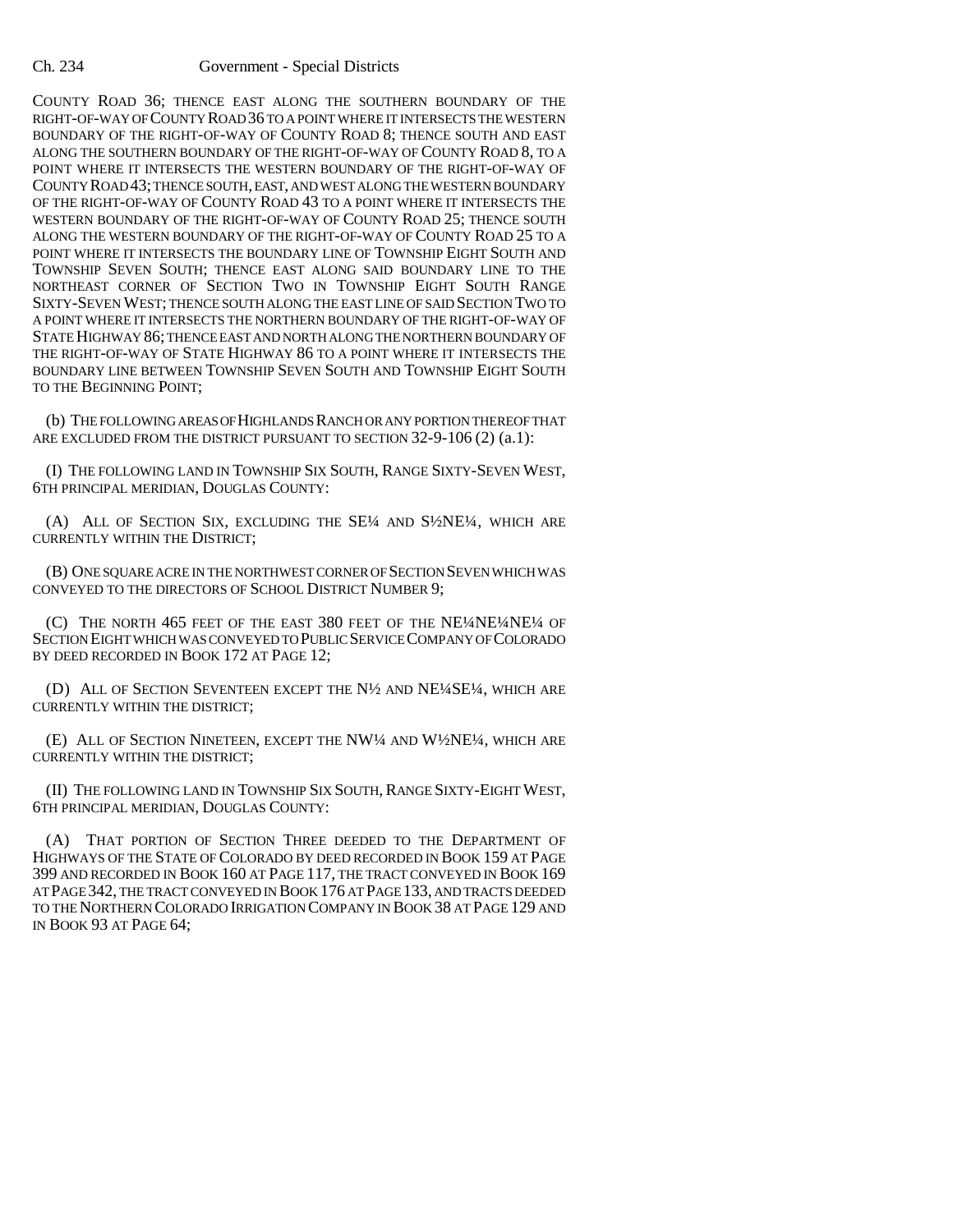(B) IN SECTION FOUR, A STRIP OF LAND 1,320 FEET LONG AND 22 FEET WIDE OFF THE EAST SIDE OF THE NE¼SW¼ AND AN ADJOINING STRIP OF LAND ON THE SOUTH THAT IS 20 FEET LONG AND 22 FEET WIDE OFF THE EAST SIDE OF THE SE1/4SW1/4. THE REMAINDER OF SECTION FOUR, EXCLUDING THOSE PARTS OF THE SE¼NE¼ AND N½SE¼ AND SE¼ AND SW¼ NOT REFERENCED IN THIS SUB-SUBPARAGRAPH (B), WHICH ARE CURRENTLY WITHIN THE DISTRICT;

(C) THAT PART OF SECTION FIVE DESCRIBED IN DEED RECORDED IN BOOK 101 AT PAGE 90, THAT PART DESCRIBED IN DEED RECORDED IN BOOK 183 AT PAGE 423, THAT PART CONVEYED TO THE DEPARTMENT OF HIGHWAYS OF THE STATE OF COLORADO IN DEED RECORDED IN BOOK 159 AT PAGE 397, A STRIP 150 FEET WIDE FOR A CANAL THROUGH THE SE¼ OF SAID SECTION FIVE, AS CONVEYED TO THE NORTHERN COLORADO IRRIGATION COMPANY BY DEED RECORDED IN BOOK N AT PAGE 266, AND A STRIP 100 FEET WIDE FOR A CANAL THROUGH THE SW¼ AND NE¼ OF SAID SECTION FIVE AS CONVEYED IN DEED RECORDED IN BOOK N AT PAGE 132:

(D) A TRACT IN SECTION EIGHT DESCRIBED AS FOLLOWS: STARTING AT A POINT, POINT OF BEGINNING, WHICH LIES ON THE NORTH AND SOUTH CENTER-LINE OF SAID SECTION EIGHT, 100 FEET SOUTH OF THE N1/4 CORNER TO SAID SECTION EIGHT; THENCE SOUTH ON CENTERLINE A DISTANCE OF 674 FEET; THENCE EAST 395 FEET; SECTION EIGHT, 100 FEET SOUTH OF THE N1/4 CORNER TO SAID SECTION EIGHT;<br>thence south on centerline a distance of 674 feet; thence east 395 feet;<br>thence north 430 feet; thence North 58°15' West 460 feet, more or less, to POINT OF BEGINNING;

(E) IN SECTION ELEVEN, THAT PORTION OF THE SE¼SW¼ OF SAID SECTION ELEVEN MORE PARTICULARLY DESCRIBED AS FOLLOWS:

BEGINNING AT THE SOUTHWEST CORNER OF SAID SECTION ELEVEN; THENCE EAST ALONG THE SOUTH LINE OF SAID SECTION ELEVEN A DISTANCE OF 1589.50 FEET; THENCE NORTH A DISTANCE OF  $20$  FEET; THENCE NORTH  $06^{\circ}$   $08'00''$  EAST, A DISTANCE OF 243.3 FEET; THENCE EAST A DISTANCE OF 249.00 FEET; THENCE SOUTH 18.1 FEET TO THE TRUE POINT OF BEGINNING; THENCE CONTINUING SOUTH 223.9 FEET TO A POINT 20 FEET NORTH OF THE SOUTH LINE OF SAID SECTION ELEVEN; THENCE WEST 246.54 FEET TO THE SOUTHEAST CORNER OF THAT PARCEL OF LAND CONVEYED TO HIGHLAND VENTURERS, A PARTNERSHIP, BY DEED RECORDED JUNE 26, 1979, IN BOOK 246.54 feet to the southeast corner of that parcel of land conveyed to<br>highland venturers, apartnership, by deed recorded June 26, 1979, in Book<br>363 at Page 948; thence North 06°30'00" east along the east line of said HIGHLAND VENTURERS, A PARTNERSHIP, BY DEED RECORDED JUNE 26, 1979, IN BOOK<br>363 AT PAGE 948; THENCE NORTH 06°30'00'' EAST ALONG THE EAST LINE OF SAID<br>PARCEL 235.54 FEET; THENCE SOUTH 87°20'24'' EAST ALONG THE SOUTH LINE OF PARCEL 220.11 FEET TO THE TRUE POINT OF BEGINNING; AND THAT PORTION OF THE SE¼SW¼ OF SAID SECTION ELEVEN LYING WITHIN THE FOLLOWING DESCRIBED PROPERTY:

A TRACT OF LAND IN THE SW¼ OF SECTION ELEVEN AND IN THE NW¼ OF SECTION FOURTEEN,TOWNSHIP SIX SOUTH,RANGE SIXTY-EIGHT WEST OF THE 6TH PRINCIPAL MERIDIAN, DESCRIBED AS FOLLOWS: BEGINNING AT THE SOUTHWEST CORNER OF SAID SECTION ELEVEN; THENCE EAST ALONG THE SOUTH LINE OF SAID SECTION ELEVEN, A DISTANCE OF 1615.68 FEET TO THE TRUE POINT OF BEGINNING OF THE TRACT OF SECTION ELEVEN; THENCE EAST ALONG THE SOUTH LINE OF SAID SECTION ELEVEN,<br>A DISTANCE OF 1615.68 FEET TO THE TRUE POINT OF BEGINNING OF THE TRACT OF<br>LAND HEREIN DESCRIBED; THENCE SOUTH 06°30' WEST, A DISTANCE OF 30 FEET; A DISTANCE OF 1615.68 FEET TO THE TRUE POINT OF BEGINNING OF THE TRACT OF<br>LAND HEREIN DESCRIBED; THENCE SOUTH 06°30' WEST, A DISTANCE OF 30 FEET;<br>THENCE SOUTH 89°14'58" EAST, A DISTANCE OF 303.44 FEET; THENCE NORTH LAND HEREIN DESCRIBED; THENCE SOUTH 06°30' WEST, A DISTANCE OF 30 FEET;<br>THENCE SOUTH 89°14'58" EAST, A DISTANCE OF 303.44 FEET; THENCE NORTH<br>15°10'00'' EAST, A DISTANCE OF 105.0 FEET; THENCE NORTH 12°07'43" EAST, A thence South 89°14'58" east, a distance of 303.44 feet; thence North<br>15°10'00'' east, a distance of 105.0 feet; thence North 12°07'43" east, a<br>distance of 174.79 feet; thence North 87°20'24" west, a distance of 115.52 FEET; THENCE SOUTH, A DISTANCE OF 223.90 FEET; THENCE WEST, A DISTANCE OF DISTANCE OF 174.79 FEET; THENCE NORTH  $87^{\circ}20'24''$  west, a distance of 115.52<br>FEET; THENCE SOUTH, A DISTANCE OF 223.90 FEET; THENCE WEST, A DISTANCE OF 246.54 FEET; THENCE SOUTH  $06^{\circ}30'$  west, a distance of 20.13 FEE POINT OF BEGINNING, DOUGLAS COUNTY. ALL BEARINGS USED HEREIN ARE ASSUMED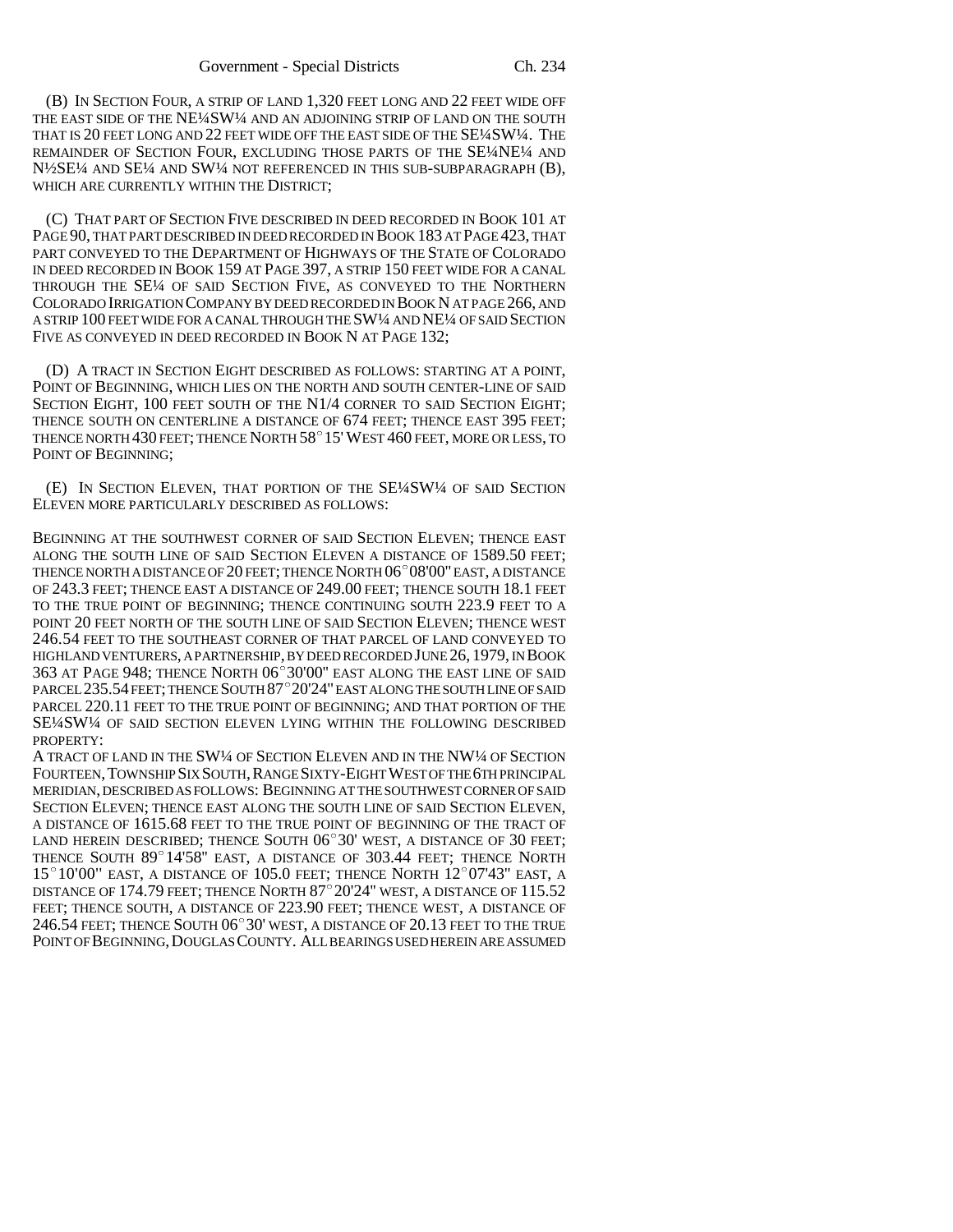BASED ON THE SOUTH LINE OF SAID SECTION ELEVEN BEARING DUE EAST AND WEST.

(F) IN SECTION FOURTEEN, THAT PORTION OF THE NW¼ OF SAID SECTION FOURTEEN LYING WITHIN THE FOLLOWING DESCRIBED PROPERTY:

A TRACT OF LAND IN THE SW¼ OF SECTION ELEVEN AND IN THE NW¼ OF SECTION FOURTEEN, TOWNSHIP SIX SOUTH, RANGE SIXTY-EIGHT WEST OF THE 6TH PRINCIPAL MERIDIAN, DESCRIBED AS FOLLOWS: BEGINNING AT THE SOUTHWEST CORNER OF SAID SECTION ELEVEN; THENCE EAST ALONG THE SOUTH LINE OF SAID SECTION ELEVEN, A DISTANCE OF 1615.68 FEET TO THE TRUE POINT OF BEGINNING OF THE TRACT OF SECTION ELEVEN; THENCE EAST ALONG THE SOUTH LINE OF SAID SECTION ELEVEN,<br>A DISTANCE OF 1615.68 FEET TO THE TRUE POINT OF BEGINNING OF THE TRACT OF<br>LAND HEREIN DESCRIBED; THENCE SOUTH 06°30' WEST, A DISTANCE OF 30 FEET; LAND HEREIN DESCRIBED; THENCE SOUTH  $06^{\circ}30'$  west, a DISTANCE OF 30 FEET; THENCE NORTH  $89^{\circ}14'58''$  EAST, a DISTANCE OF 303.44 FEET; THENCE NORTH  $15^{\circ}10'00''$  EAST, A DISTANCE OF 105.0 FEET; THENCE NORTH  $12^{\circ}07'43''$  EAST, A DISTANCE OF 174.79 FEET; THENCE NORTH  $89^{\circ}$  20'24" WEST, A DISTANCE OF 115.52 FEET; THENCE SOUTH A DISTANCE OF 223.90 FEET; THENCE WEST A DISTANCE OF DISTANCE OF 174.79 FEET; THENCE NORTH 89°20'24" WEST, A DISTANCE OF 115.52<br>FEET; THENCE SOUTH A DISTANCE OF 223.90 FEET; THENCE WEST A DISTANCE OF<br>246.54 FEET; THENCE SOUTH 06°30' WEST, A DISTANCE OF 20.13 FEET TO THE TRUE POINT OF BEGINNING,DOUGLAS COUNTY. ALL BEARINGS USED HEREIN ARE ASSUMED BASED ON THE SOUTH LINE OF SAID SECTION ELEVEN BEARING DUE EAST AND WEST.

(3) (a) THE AREAS DESCRIBED IN SUBSECTION (2) OF THIS SECTION OR ANY PORTION THEREOF MAY BE INCLUDED IN THE DISTRICT IF THE FOLLOWING REQUIREMENTS ARE MET:

(I) A PROPOSAL TO INCLUDE THE SPECIFIED AREA IN THE DISTRICT IS INITIATED BY ANY OF THE FOLLOWING METHODS:

(A) A PETITION REQUESTING AN ELECTION FOR THE PURPOSE OF INCLUDING THE SPECIFIED AREA IN THE DISTRICT IS SIGNED BY AT LEAST EIGHT PERCENT OF THE ELIGIBLE ELECTORS IN THE SPECIFIED AREA PROPOSED TO BE INCLUDED IN THE DISTRICT;

(B) A RESOLUTION REQUESTING AN ELECTION FOR THE PURPOSE OF INCLUDING A MUNICIPALITY OR PART OF A MUNICIPALITY IN THE DISTRICT IS ADOPTED BY THE GOVERNING BODY OF THE MUNICIPALITY; OR

(C) A RESOLUTION REQUESTING AN ELECTION FOR THE PURPOSE OF INCLUDING SPECIFIED UNINCORPORATED AREA IN THE DISTRICT IS ADOPTED BY THE BOARD OF COUNTY COMMISSIONERS OF DOUGLAS COUNTY;

(II) AN ELECTION IS HELD AND CONDUCTED IN ACCORDANCE WITH ARTICLES 1 TO 13 OF TITLE 1, C.R.S., AND THE FOLLOWING REQUIREMENTS:

(A) THE ELECTION SHALL BE HELD EITHER AT THE GENERAL ELECTION IN 1994, 1996, OR 1998, AS DETERMINED BY THE GOVERNING BODY OF THE MUNICIPALITY, IF THE MUNICIPALITY OR PART OF THE MUNICIPALITY IS PROPOSED TO BE INCLUDED IN THE DISTRICT, AND THE BOARD OF COUNTY COMMISSIONERS.

(B) THE BALLOT SHALL PROVIDE FOR THE ELIGIBLE ELECTORS IN THE SPECIFIED AREA PROPOSED TO BE INCLUDED IN THE DISTRICT TO VOTE FOR OR AGAINST THE INCLUSION OF THE PROPOSED AREA IN THE REGIONAL TRANSPORTATION DISTRICT, THE DENVER METROPOLITAN SCIENTIFIC AND CULTURAL FACILITIES DISTRICT, AND THE DENVER METROPOLITAN MAJOR LEAGUE BASEBALL STADIUM DISTRICT, WHICH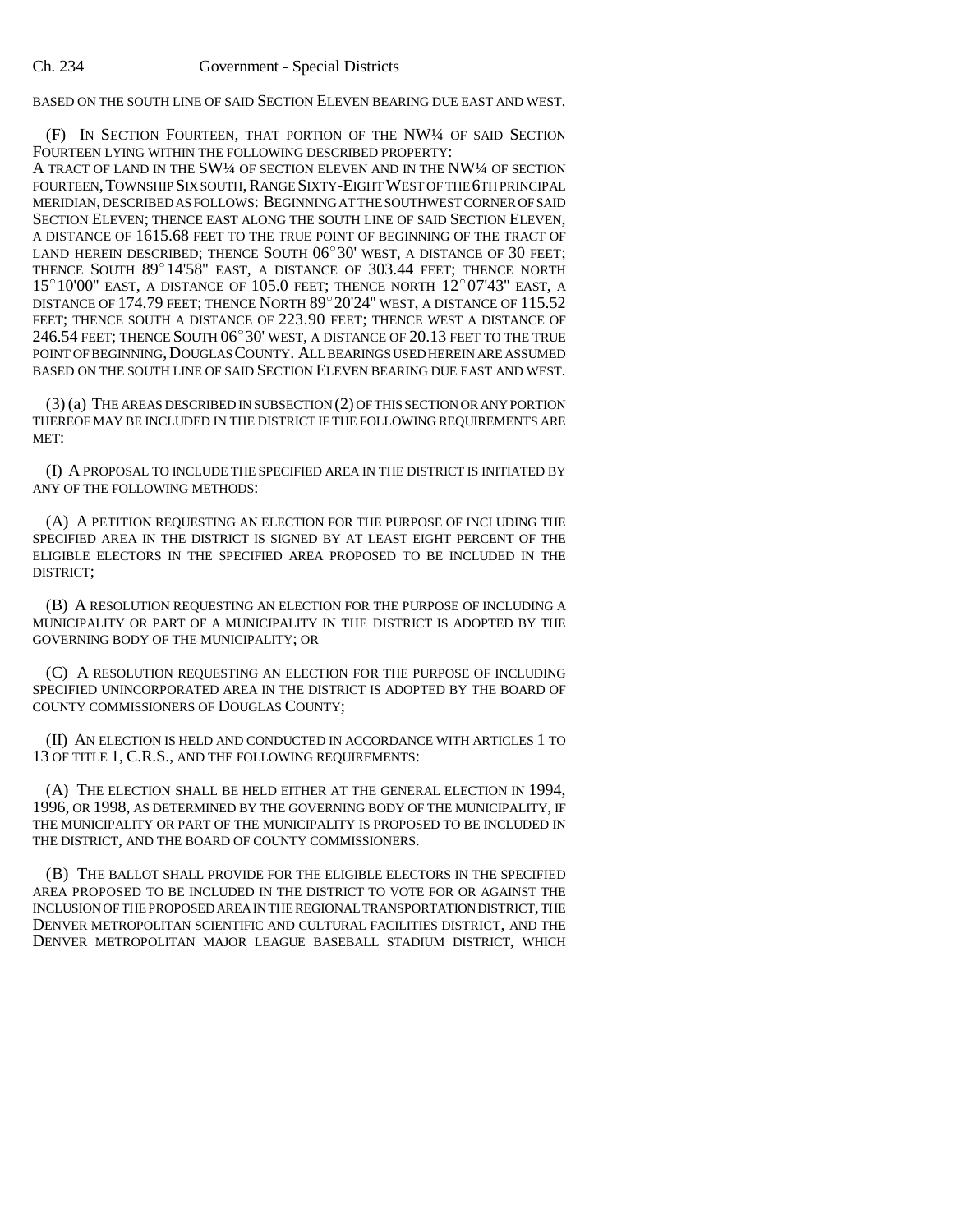DISTRICTS PURSUANT TO SECTIONS 32-13-104 AND 32-14-104 HAVE COTERMINOUS BOUNDARIES UNLESS COTERMINOUS BOUNDARIES ARE REJECTED BY THE ELECTORS IN AN ELECTION PROVIDED BY THIS SUBSECTION (3).

(C) THE ELECTION BALLOT SHALL BE IN THE FORM DETERMINED BY THE GOVERNING BODY OF THE MUNICIPALITY, IF THE MUNICIPALITY OR PART OF THE MUNICIPALITY IS PROPOSED TO BE INCLUDED IN THE DISTRICT, AND THE BOARD OF COUNTY COMMISSIONERS.

(D) THE BALLOT SHALL CONTAIN A DESCRIPTION OF THE SPECIFIED AREAS PROPOSED TO BE INCLUDED IN THE DISTRICT, WHICH SPECIFIED AREAS MAY BE VOTED ON SEPARATELY.

(E) THE BALLOT SHALL CONTAIN THE CURRENT RATE OF SALES TAX LEVIED BY THE REGIONAL TRANSPORTATION DISTRICT, THE DENVER METROPOLITAN SCIENTIFIC AND CULTURAL FACILITIES DISTRICT, AND THE DENVER METROPOLITAN MAJOR LEAGUE BASEBALL STADIUM DISTRICT.

(F) THE BALLOT SHALL CONTAIN THE FOLLOWING QUESTIONS: "SHALL THE AREA DESCRIBED IN THE BALLOT BE INCLUDED IN THE REGIONAL TRANSPORTATION DISTRICT?"; "SHALL THE AREA DESCRIBED IN THE BALLOT BE INCLUDED IN THE DENVER METROPOLITAN SCIENTIFIC AND CULTURAL FACILITIES DISTRICT?"; AND "SHALL THE AREA DESCRIBED IN THE BALLOT BE INCLUDED IN THE DENVER METROPOLITAN MAJOR LEAGUE BASEBALL STADIUM DISTRICT?".

(b) THE GOVERNING BODY OF THE MUNICIPALITY, IF THE MUNICIPALITY OR PART OF THE MUNICIPALITY IS PROPOSED TO BE INCLUDED IN THE DISTRICT, AND THE BOARD OF COUNTY COMMISSIONERS SHALL CALL THE ELECTION AUTHORIZED BY THIS SECTION BY RESOLUTION. THE RESOLUTION SHALL STATE:

(I) THE OBJECT AND PURPOSE OF THE ELECTION;

(II) A DESCRIPTION OF THE AREA PROPOSED TO BE INCLUDED IN THE DISTRICT;

(III) THE DATE OF THE ELECTION; AND

(IV) THE NAME OF THE DESIGNATED ELECTION OFFICIAL WHO IS RESPONSIBLE FOR CONDUCTING THE ELECTION PURSUANT TO ARTICLES 1 TO 13 OF TITLE 1, C.R.S.

(4) ALL OF THE AREAS DESCRIBED IN SUBSECTION (2) OF THIS SECTION OR ANY PORTION OF SUCH AREAS MAY BE INCLUDED IN THE DISTRICT AS PROVIDED BY THIS SECTION.

**32-9-106.6. Additional district areas as a result of annexation.** (1) IN ADDITION TO THE AREAS DESCRIBED IN SECTIONS 32-9-106 AND 32-9-106.3, THE FOLLOWING AREAS ARE INCLUDED IN THE DISTRICT:

(a) AREA THAT WAS ANNEXED BY A MUNICIPALITY BEFORE THE EFFECTIVE DATE OF THIS SECTION AND THAT IS NOT IN THE DISTRICT AS OF THE EFFECTIVE DATE OF THIS SECTION, IF THE MUNICIPALITY OR PART OF THE MUNICIPALITY WAS IN THE DISTRICT AT THE TIME OF THE ANNEXATION AND IF THE INCLUSION OF THE ANNEXED AREA IN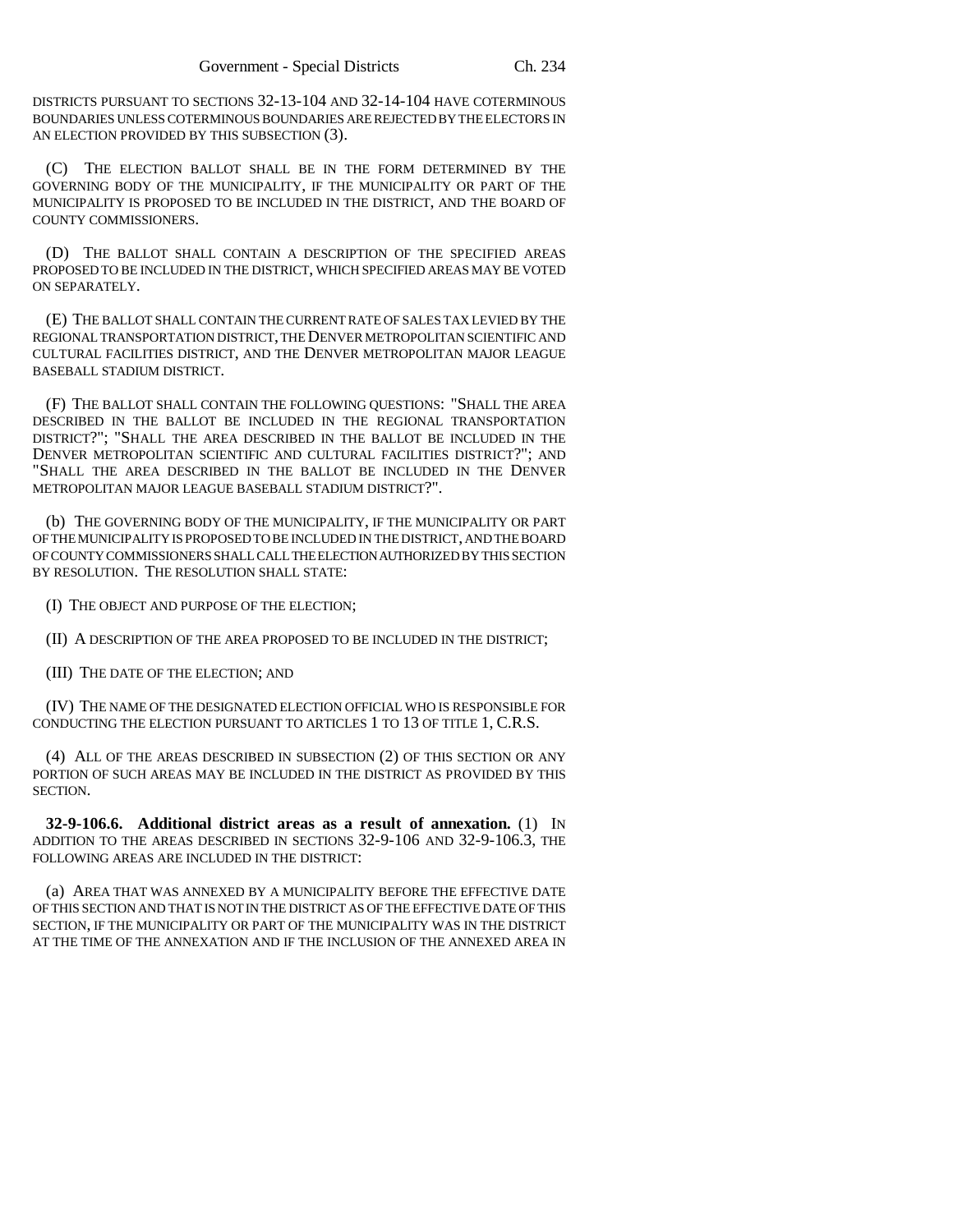THE DISTRICT IS APPROVED BY THE ELIGIBLE ELECTORS OF THE ANNEXED AREA AS PROVIDED IN SUBSECTION (2) OF THIS SECTION;

(b) AREA THAT IS ANNEXED BY A MUNICIPALITY ON OR AFTER THE EFFECTIVE DATE OF THIS SECTION, IF THE MUNICIPALITY OR PART OF THE MUNICIPALITY WAS IN THE DISTRICT AT THE TIME OF THE ANNEXATION. THIS ANNEXED AREA SHALL ALSO BE INCLUDED IN THE FOLLOWING DISTRICTS AUTOMATICALLY UPON ANNEXATION:

(I) THE DENVER METROPOLITAN MAJOR LEAGUE BASEBALL STADIUM DISTRICT, IF THE MUNICIPALITY TO WHICH THE AREA IS ANNEXED IS IN SUCH DISTRICT; AND

(II) THE DENVER METROPOLITAN SCIENTIFIC AND CULTURAL FACILITIES DISTRICT, IF THE MUNICIPALITY TO WHICH THE AREA IS ANNEXED IS IN SUCH DISTRICT.

(2) AN ELECTION SHALL BE HELD AND CONDUCTED IN THE 1994 GENERAL ELECTION FOR THE PURPOSE OF DETERMINING IF THE ELIGIBLE ELECTORS APPROVE INCLUSION OF THE AREA DESCRIBED IN PARAGRAPH (a) OF SUBSECTION (1) OF THIS SECTION IN THE REGIONAL TRANSPORTATION DISTRICT, THE DENVER METROPOLITAN SCIENTIFIC AND CULTURAL FACILITIES DISTRICT, THE DENVER METROPOLITAN MAJOR LEAGUE BASEBALL STADIUM DISTRICT, OR SOME OR ALL OF SUCH DISTRICTS. THE ELECTION SHALL MEET THE FOLLOWING REQUIREMENTS:

(a) THE ELECTION SHALL BE HELD AND CONDUCTED IN ACCORDANCE WITH ARTICLES 1 TO 13 OF TITLE 1, C.R.S.

(b) THE BALLOT SHALL PROVIDE FOR THE ELIGIBLE ELECTORS IN THE ANNEXED AREA PROPOSED TO BE INCLUDED IN THE DISTRICT TO VOTE FOR OR AGAINST THE INCLUSION OF THE PROPOSED AREA IN THE REGIONAL TRANSPORTATION DISTRICT, THE DENVER METROPOLITAN SCIENTIFIC AND CULTURAL FACILITIES DISTRICT, AND THE DENVER METROPOLITAN MAJOR LEAGUE BASEBALL STADIUM DISTRICT, WHICH DISTRICTS PURSUANT TO SECTIONS 32-13-104 AND 32-14-104 HAVE COTERMINOUS BOUNDARIES UNLESS COTERMINOUS BOUNDARIES ARE REJECTED BY THE ELECTORS IN AN ELECTION PROVIDED BY THIS SUBSECTION (2).

(c) THE BALLOT FORM SHALL BE DETERMINED BY THE GOVERNING BODY OF THE MUNICIPALITY AND SHALL CONTAIN:

(I) A DESCRIPTION OF THE AREA PROPOSED TO BE INCLUDED IN THE DISTRICT;

(II) THE CURRENT SALES TAX RATE LEVIED BY THE REGIONAL TRANSPORTATION DISTRICT, THE DENVER METROPOLITAN SCIENTIFIC AND CULTURAL FACILITIES DISTRICT, AND THE DENVER METROPOLITAN MAJOR LEAGUE BASEBALL STADIUM DISTRICT; AND

(III) THE FOLLOWING QUESTIONS: "SHALL THE AREA DESCRIBED IN THE BALLOT BE INCLUDED IN THE REGIONAL TRANSPORTATION DISTRICT?"; "SHALL THE AREA DESCRIBED IN THE BALLOT BE INCLUDED IN THE DENVER METROPOLITAN SCIENTIFIC AND CULTURAL FACILITIES DISTRICT?"; AND "SHALL THE AREA DESCRIBED IN THE BALLOT BE INCLUDED IN THE DENVER METROPOLITAN MAJOR LEAGUE BASEBALL STADIUM DISTRICT?".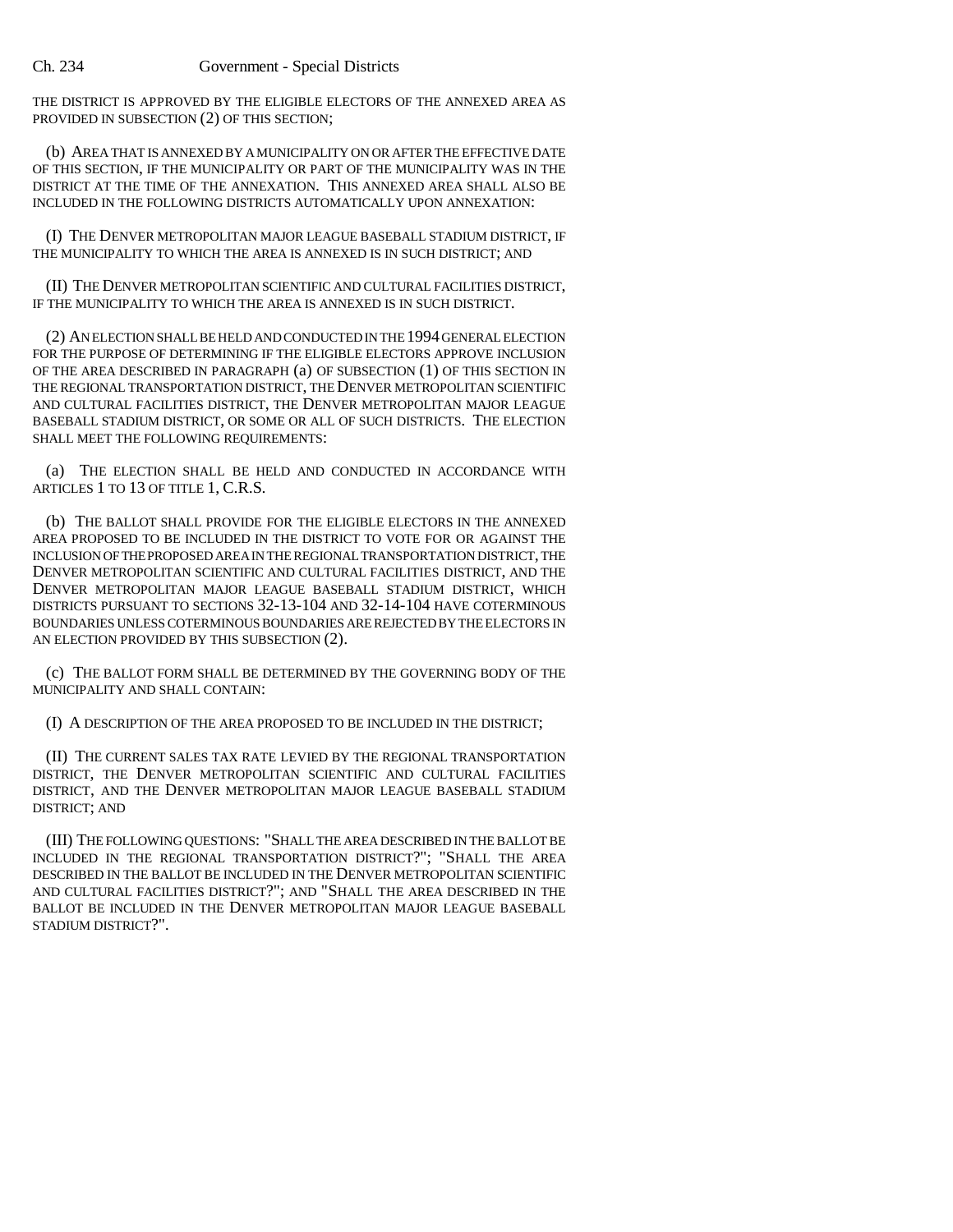(d) THE MUNICIPALITY THAT ANNEXED THE AREA PROPOSED TO BE INCLUDED IN THE DISTRICT SHALL CALL THE ELECTION BY RESOLUTION. THE RESOLUTION SHALL STATE:

(I) THE OBJECT AND PURPOSE OF THE ELECTION;

(II) A DESCRIPTION OF THE AREA PROPOSED TO BE INCLUDED IN THE DISTRICT;

(III) THE DATE OF THE ELECTION; AND

(IV) THE NAME OF THE DESIGNATED ELECTION OFFICIAL WHO IS RESPONSIBLE FOR CONDUCTING THE ELECTION PURSUANT TO ARTICLES 1 TO 13 OF TITLE 1, C.R.S.

**SECTION 2.** 32-9-106 (1) and (2) (d), Colorado Revised Statutes, as amended, are amended to read:

**32-9-106. District area.** (1) The area comprising the district shall consist of that part of Adams county excluding census enumeration districts 1, 2, and 3 of the east Adams division, as such districts and division are used by the United States bureau of the census in designation of land areas for purposes of the 1970 census, that part of Arapahoe county excluding census enumeration districts 1, 2, and 3 of the east Arapahoe division, except for those parts of enumeration district 3 as provided in subsection (4) of this section, as such districts and division are used by the United States bureau of the census in designation of land areas for the purposes of the 1970 census, and the city and county of Denver and the counties of Jefferson and Boulder, and those parts of Douglas county as provided by subsection (2) of this section AND SECTION 32-9-106.3, AND AREAS ANNEXED BY MUNICIPALITIES AS PROVIDED BY SECTION 32-9-106.6.

(2) (d) The area of Douglas county not described in this subsection (2), SUBSECTION (3) OF THIS SECTION, OR SECTION 32-9-106.3 OR NOT PROVIDED FOR IN SECTION 32-9-106.6 shall be excluded from the district.

**SECTION 3.** 32-9-111 (1) (b), Colorado Revised Statutes, as amended, is amended to read:

**32-9-111. Election of directors - dates - terms.** (1) (b) If an election held pursuant to section 32-9-106 (2) (b) and (2) (c), 32-9-106.3, OR 32-9-106.6 results in a vote for the inclusion of an area within the district, the board shall, within forty-five days, vote to include the new area in one or more existing adjacent director districts based, to the extent practical, on population. Such vote by the board shall require a two-thirds majority.

**SECTION 4.** 32-13-104, Colorado Revised Statutes, as amended, is amended to read:

**32-13-104. Creation of district - area of district.** (1) There is hereby created a district to be known and designated as the "Denver Metropolitan Scientific and Cultural Facilities District". The area comprising the district shall consist of THE FOLLOWING: